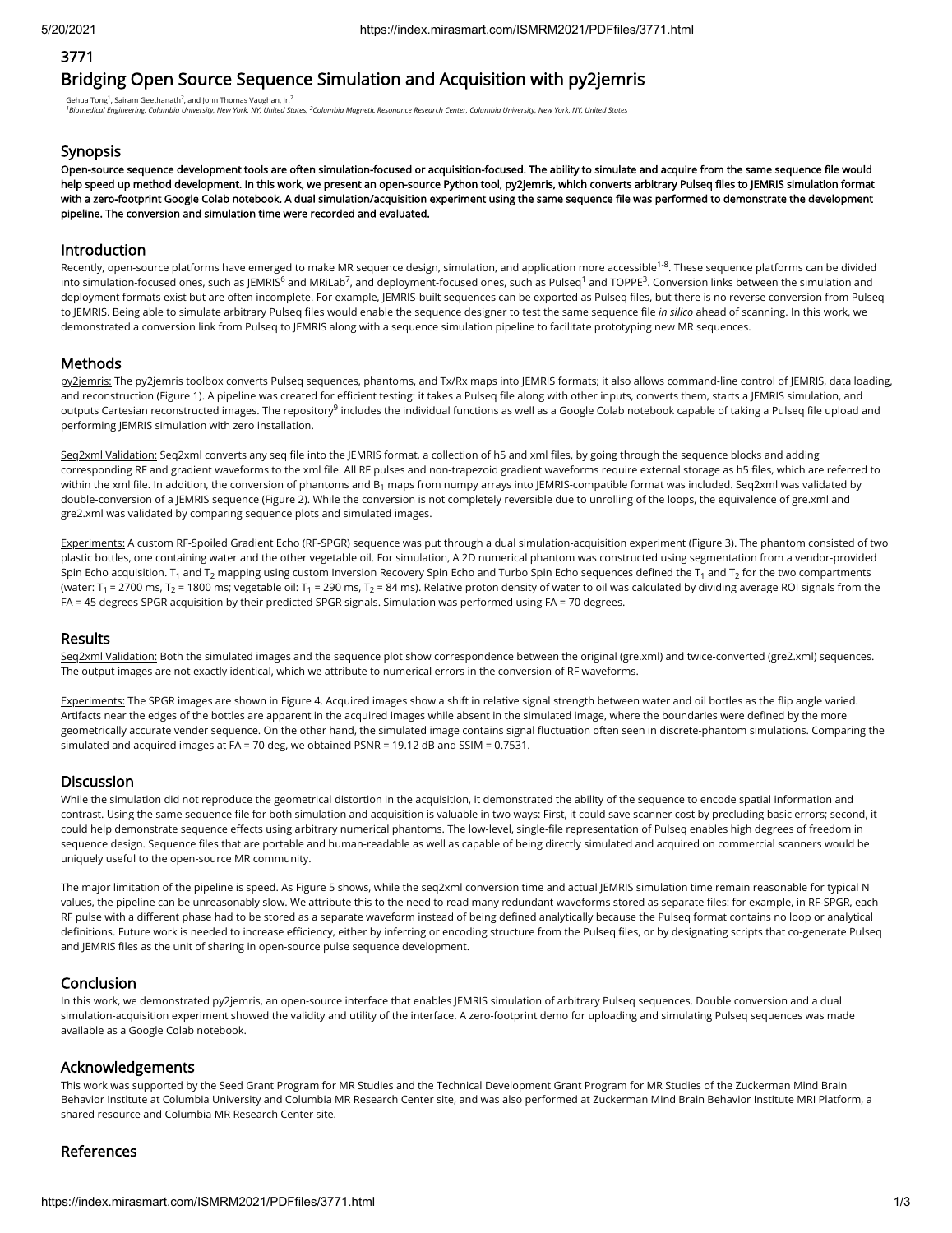#### 5/20/2021 https://index.mirasmart.com/ISMRM2021/PDFfiles/3771.html

- 1. Layton KJ, Kroboth S, Jia F, et al. Pulseq: A rapid and hardware-independent pulse sequence prototyping framework. Magn Reson Med. 2017;77(4):1544-1552. doi:10.1002/mrm.262352.
- 2. Ravi KS, Potdar S, Poojar P, et al. Pulseq-Graphical Programming Interface: Open source visual environment for prototyping pulse sequences and integrated magnetic resonance imaging algorithm development. Magn Reson Imaging. 2018;52(February):9-15. doi:10.1016/j.mri.2018.03.0083.
- 3. Nielsen JF, Noll DC. TOPPE: A framework for rapid prototyping of MR pulse sequences. Magn Reson Med. 2018;79(6):3128-3134. doi:10.1002/mrm.269904.
- 4. Jochimsen TH, Von Mengershausen M. ODIN Object-oriented Development Interface for NMR. J Magn Reson. 2004;170(1):67-78. doi:10.1016/j.jmr.2004.05.0215.
- 5. Magland JF, Li C, Langham MC, Wehrli FW. Pulse sequence programming in a dynamic visual environment: SequenceTree. Magn Reson Med. 2016;75(1):257-265. doi:10.1002/mrm.256406.
- 6. Stöcker T, Vahedipour K, Pugfelder D, Shah NJ. High-performance computing MRI simulations. Magn Reson Med. 2010;64(1):186-193. doi:10.1002/mrm.224067.
- 7. Liu F, Velikina J V., Block WF, Kijowski R, Samsonov AA. Fast Realistic MRI Simulations Based on Generalized Multi-Pool Exchange Tissue Model. IEEE Trans Med Imaging. 2017;36(2):527-537. doi:10.1109/TMI.2016.26209618.
- 8. Benoit-Cattin H, Collewet G, Belaroussi B, Saint-Jalmes H, Odet C. The SIMRI project: A versatile and interactive MRI simulator. J Magn Reson. 2005;173(1):97-115. doi:10.1016/j.jmr.2004.09.0279.
- 9. imr-framework/py2jemris: Python library for interfacing with JEMRIS. Accessed October 8, 2020. https://github.com/imr-framework/py2jemris

### Figures



Figure 1: The simulation pipeline enabled by bridging Pulseq to JEMRIS. Sequence, phantom, and B1 map files are converted into JEMRIS format, simulation is performed on the JEMRIS command line, and the resulting data is reconstructed automatically to yield images.





Figure 2: The invariance of the seq2xml conversion script was tested by double-conversion. A JEMRIS-format GRE sequence was outputted in the Pulseq format using JEMRIS. This sequence was converted back to JEMRIS format via seq2xml. The top diagram demonstrates this process. The two JEMRIS-format sequences, (1) the original and (2) the twice-converted, were compared by plotting the sequence waveforms and simulating using a custom 2D phantom, as shown in the bottom plot.